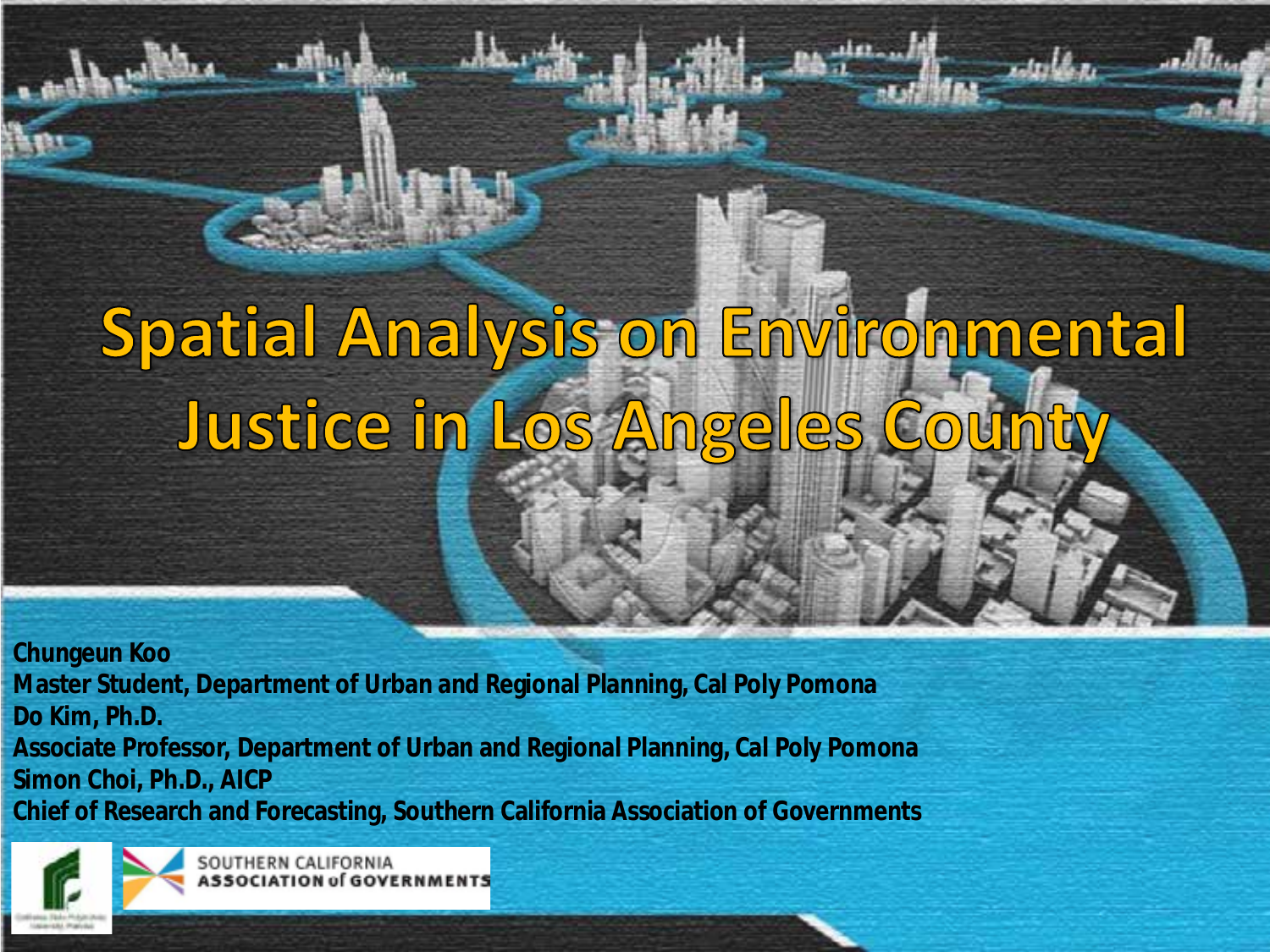# Why Environmental Justice (EJ)

• Integrate the principles of Environmental Justice into SCAG's transportation plan



- Low-income and minority communities should have ample opportunity to participate in transportation decisions
- They should receive an equitable distribution of benefits and not a disproportionate share of burdens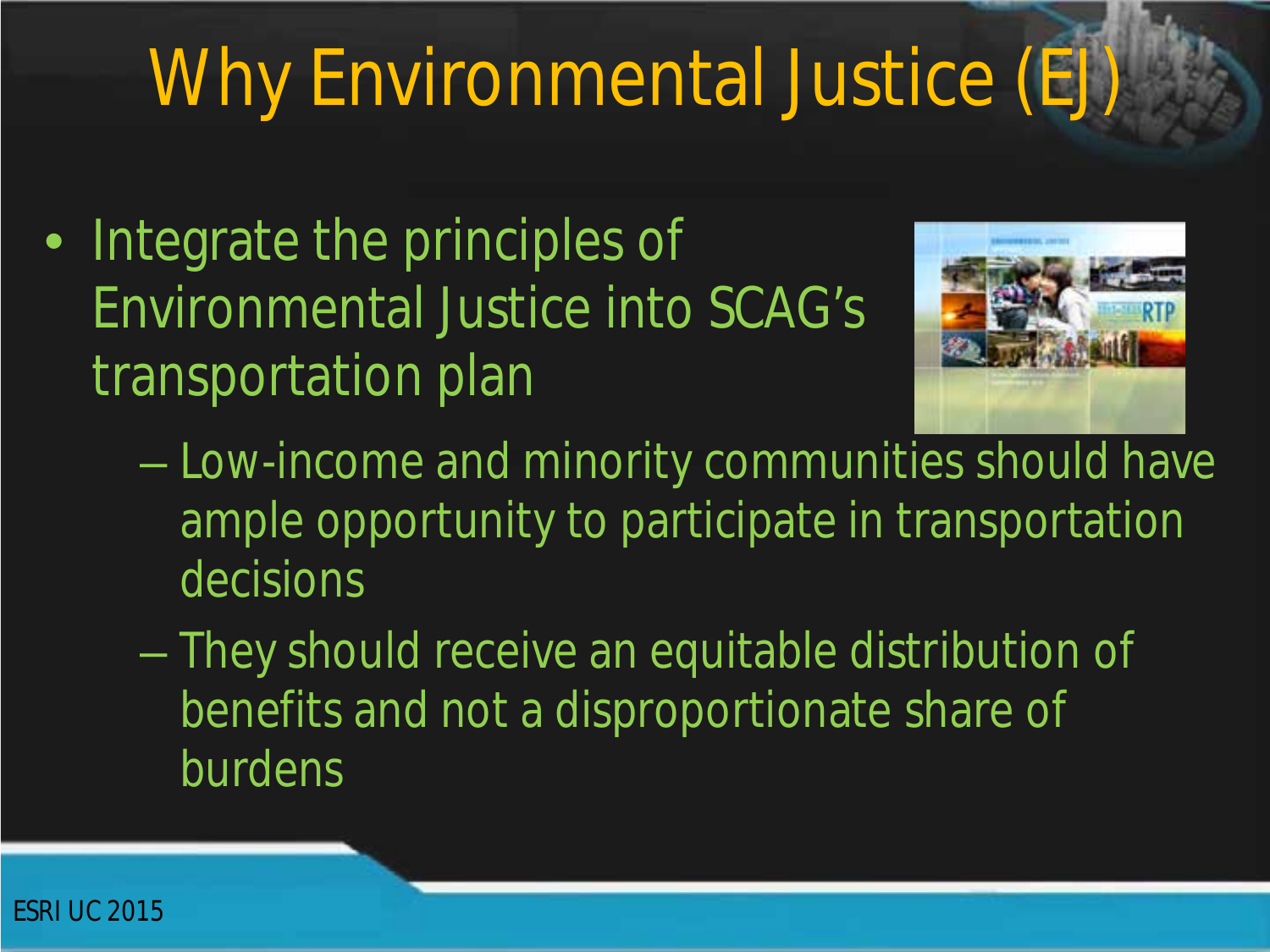# Legal Background of EJ

### – Title VI

- Avoid, minimize, or mitigate adverse effects, on sensitive population
- Ensure the participation by all in the transportation decisionmaking process
- SB 535 (Greenhouse Gas-Reduction Investments to Benefit Disadvantaged Communities)
	- Requires Cal/EPA to identify disadvantaged communities
	- Requires that at least 10 percent of the available moneys must be directly allocated in disadvantaged communities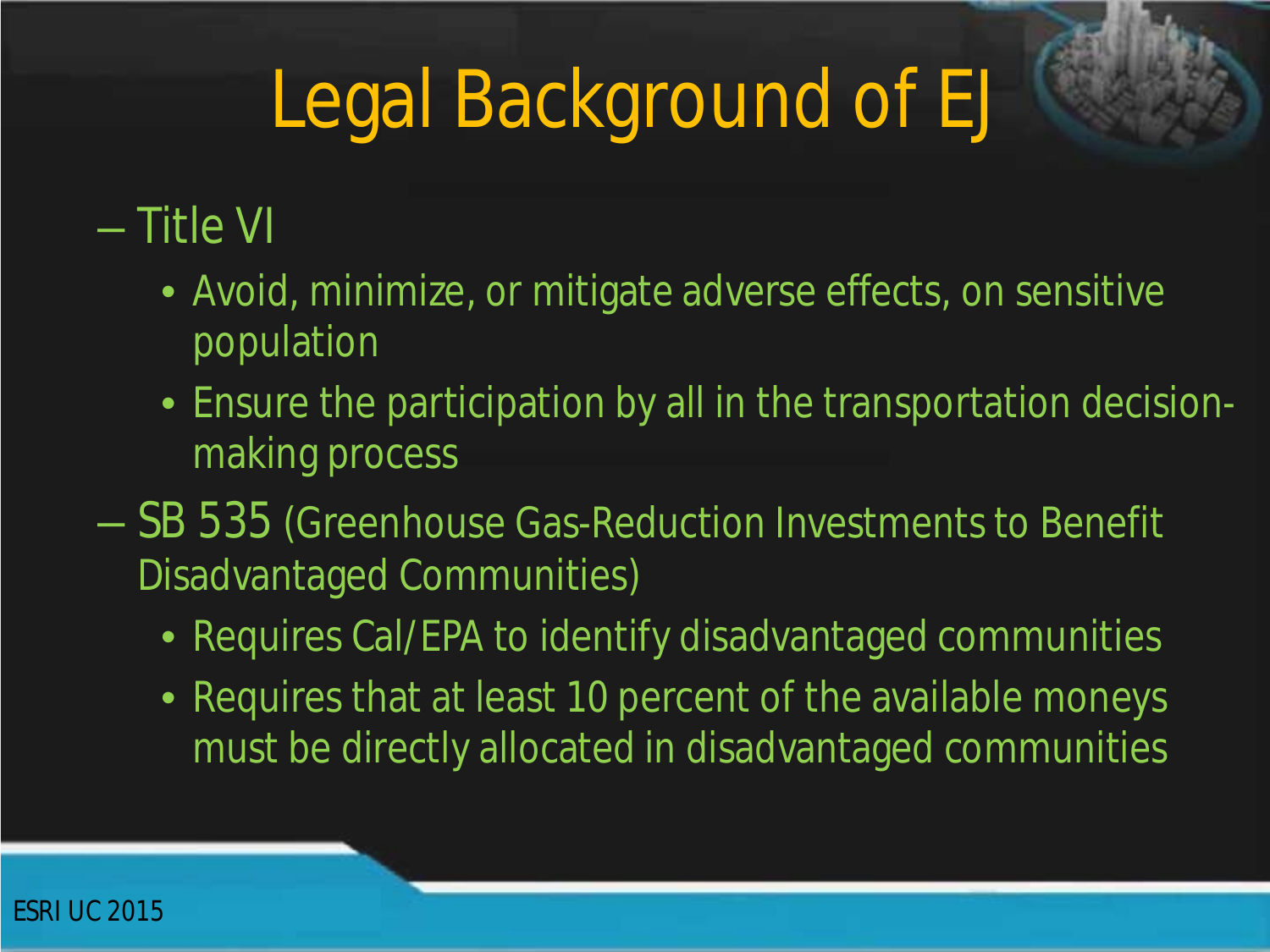### Research Goals

- Identification of areas with Environmental Justice (EJ) concerns in Los Angeles county – Focusing on air quality – Unit of Analysis = Census Tract
- Analysis on transportation and land use contributing factors to the EJ areas

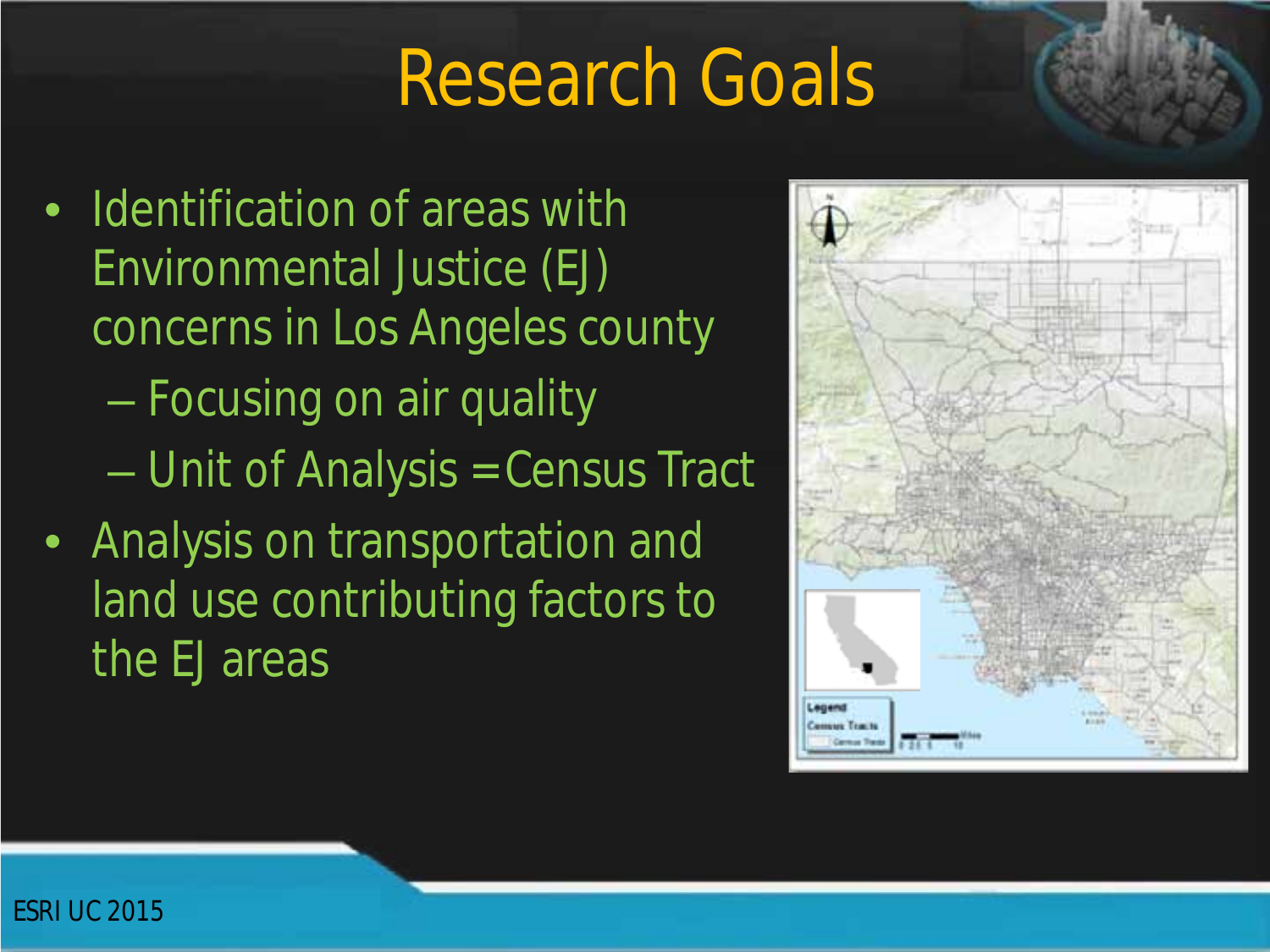### Identification of EJ Areas

### • Quantifying and aggregating 4 aspects of EJ by Census Tract

|                                | <b>Variables</b>                                                                                                                                                                                | <b>Source of Data</b>                                                                        |
|--------------------------------|-------------------------------------------------------------------------------------------------------------------------------------------------------------------------------------------------|----------------------------------------------------------------------------------------------|
| Air quality                    | Particulate Matter 2.5 (PM 2.5)<br>Diesel Particulate Matter (DPM)<br>Ozone, CO <sub>1</sub> , CO <sub>2</sub> , Nitrogen                                                                       | CalEnviroScreen<br>(PM 2.5, DPM, & Ozone)<br><b>SCAG</b><br>$(PM 2.5, CO1, CO2, & Nitrogen)$ |
| <b>Sensitive</b><br>population | Minority Population, Persons below Poverty<br>Senior Population, Child Population, Renters<br><b>Educational Attainment</b><br><b>Unemployed Population</b><br>Population without an Automobile | U.S. Census<br>(2013 ACS 5-yr. Est.)                                                         |
| <b>Public health</b>           | Low Birth Weight<br><b>Asthma-related Emergency Visits</b><br>Women, Infant, and Children (WIC) Vendors                                                                                         | CalEnviroScreen 2.0<br>California Department of<br><b>Public Health (CDPH)</b>               |
| Environmental<br>nuisance      | Solid Waste Facilities, Superfund Sites<br><b>Clean-Up Sites</b>                                                                                                                                |                                                                                              |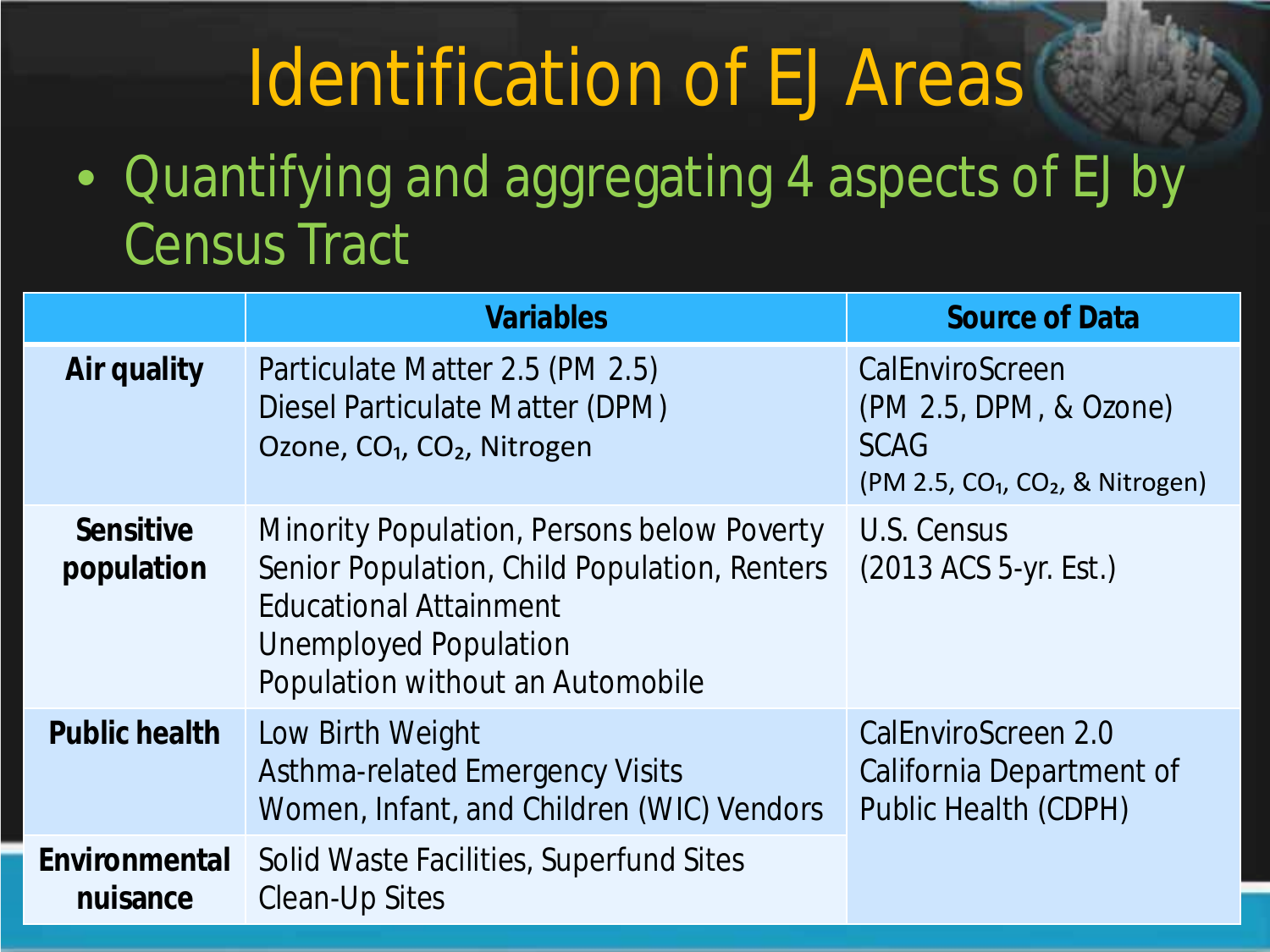### Air Quality Variables and Score

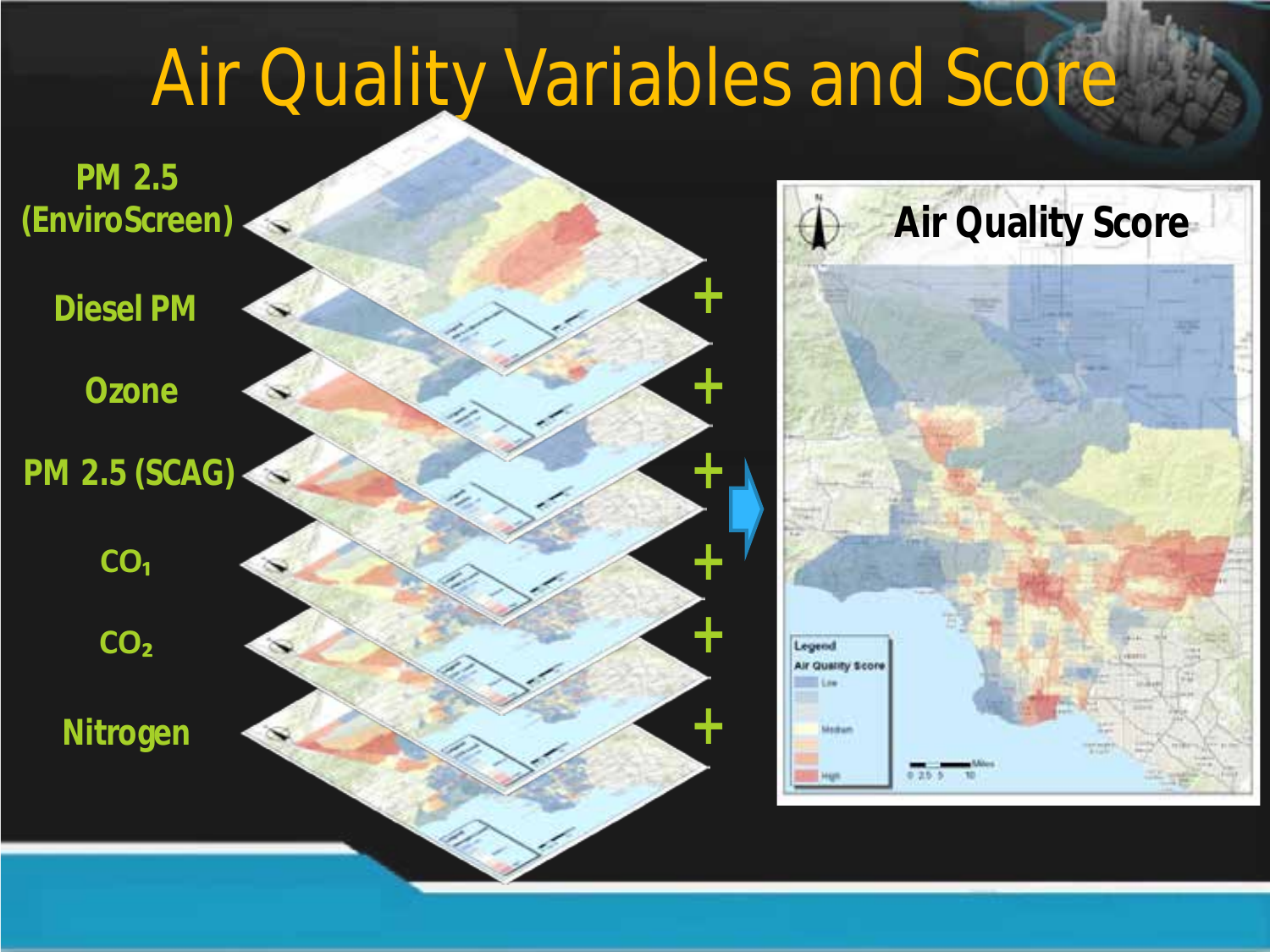### Sensitive Population Variables and Score

**Minority Poverty**

**Senior**

**Child**

**Renters Education Unemployment**

**No Automobile**



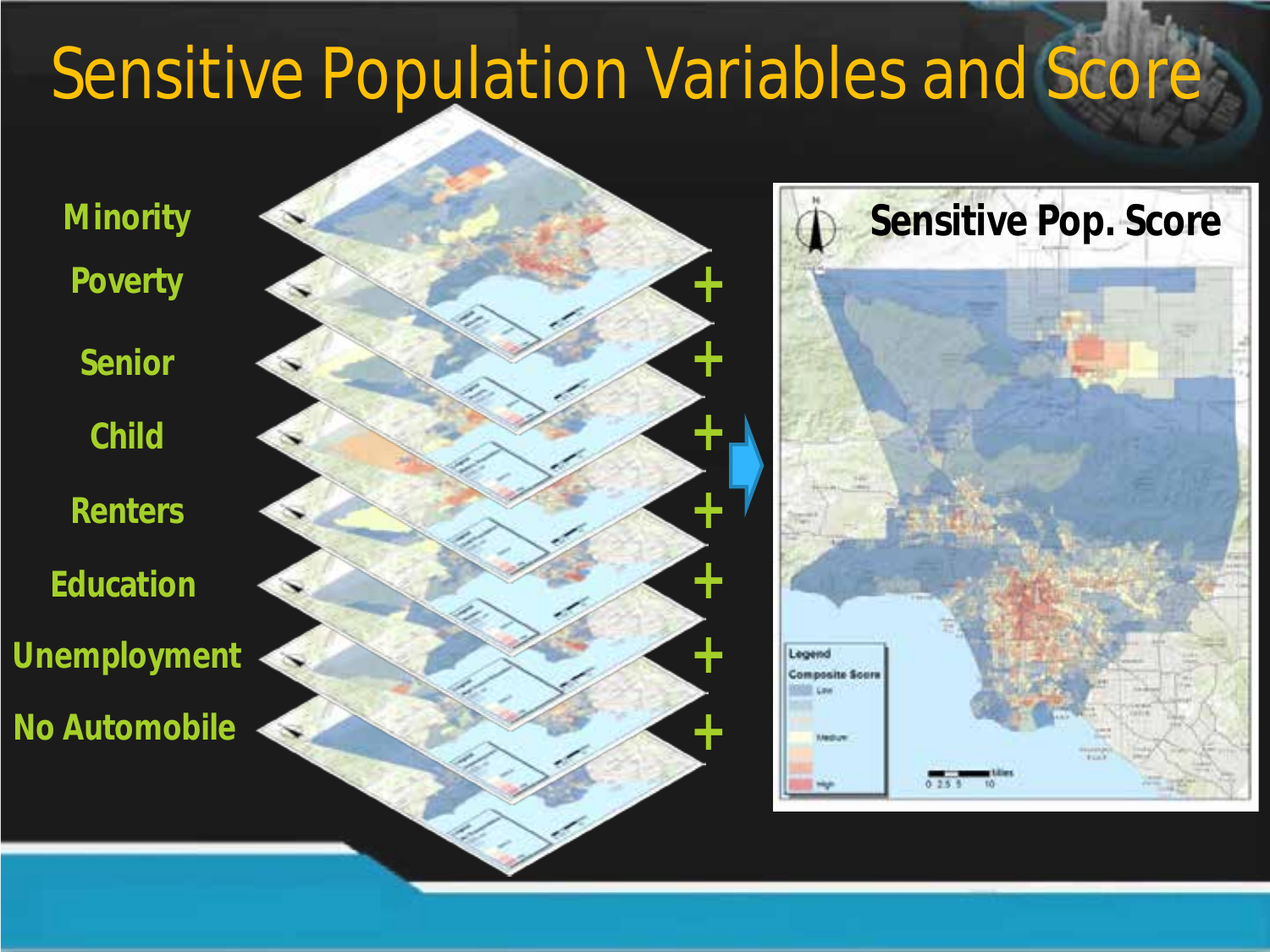### PH & EN Variables and Score

**+**

**+**

**+**

**+**

**+**



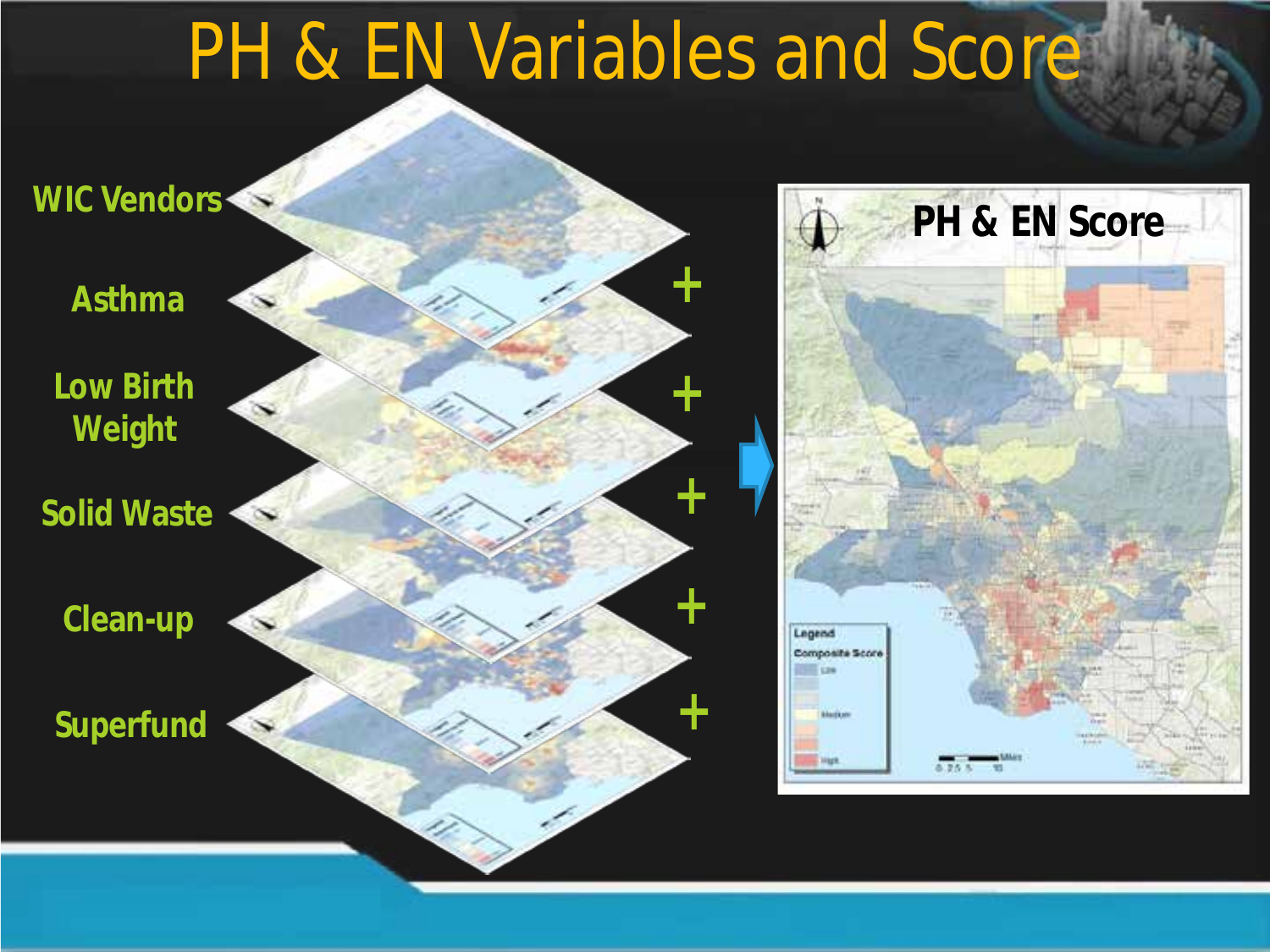### Identification of EJ Areas

• Identifying the areas with the concentration of high score by conducting spatial cluster analysis (Getis-Ord Gi\*)



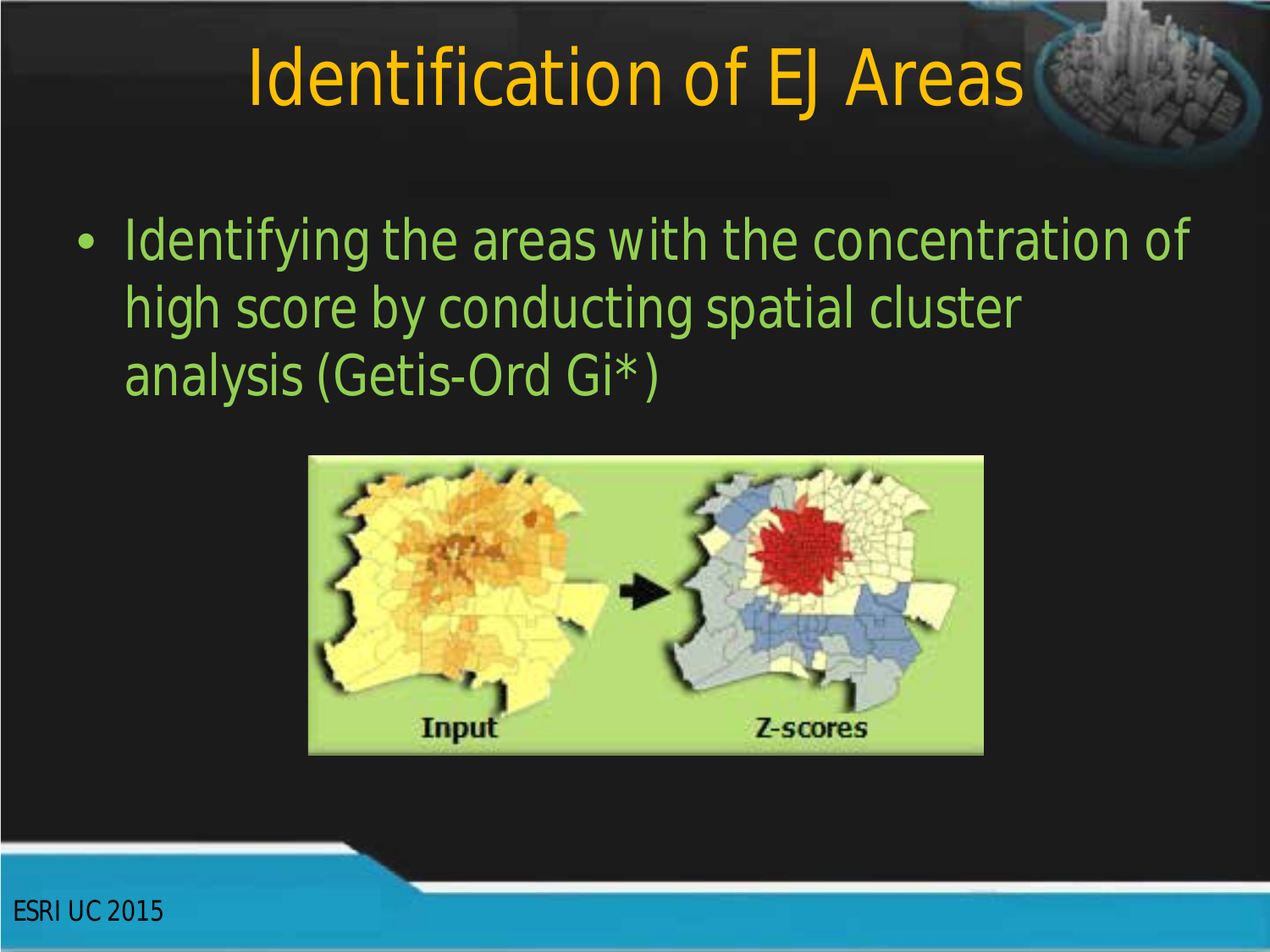### Identification of EJ Areas

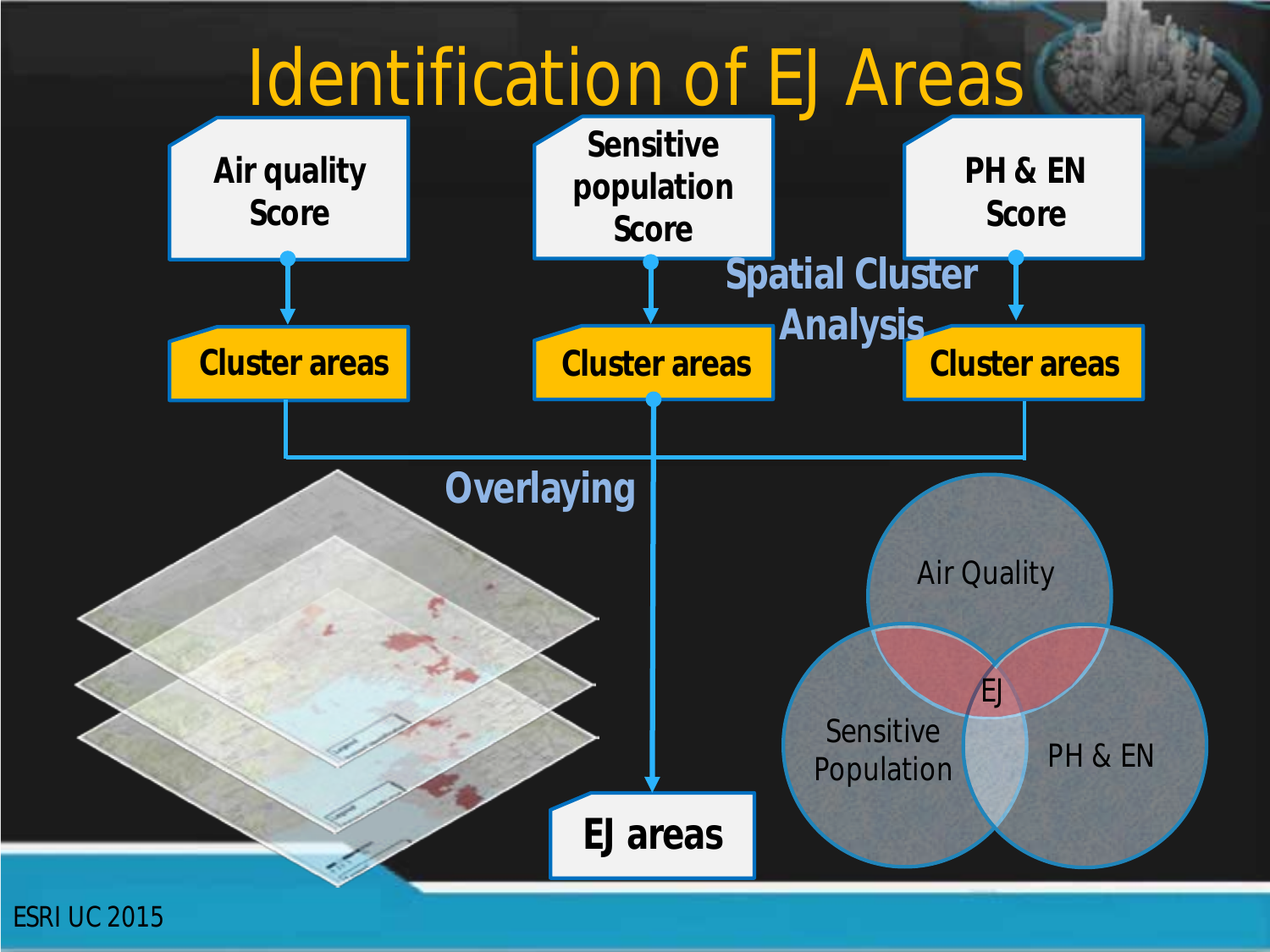## Map of EJ Areas

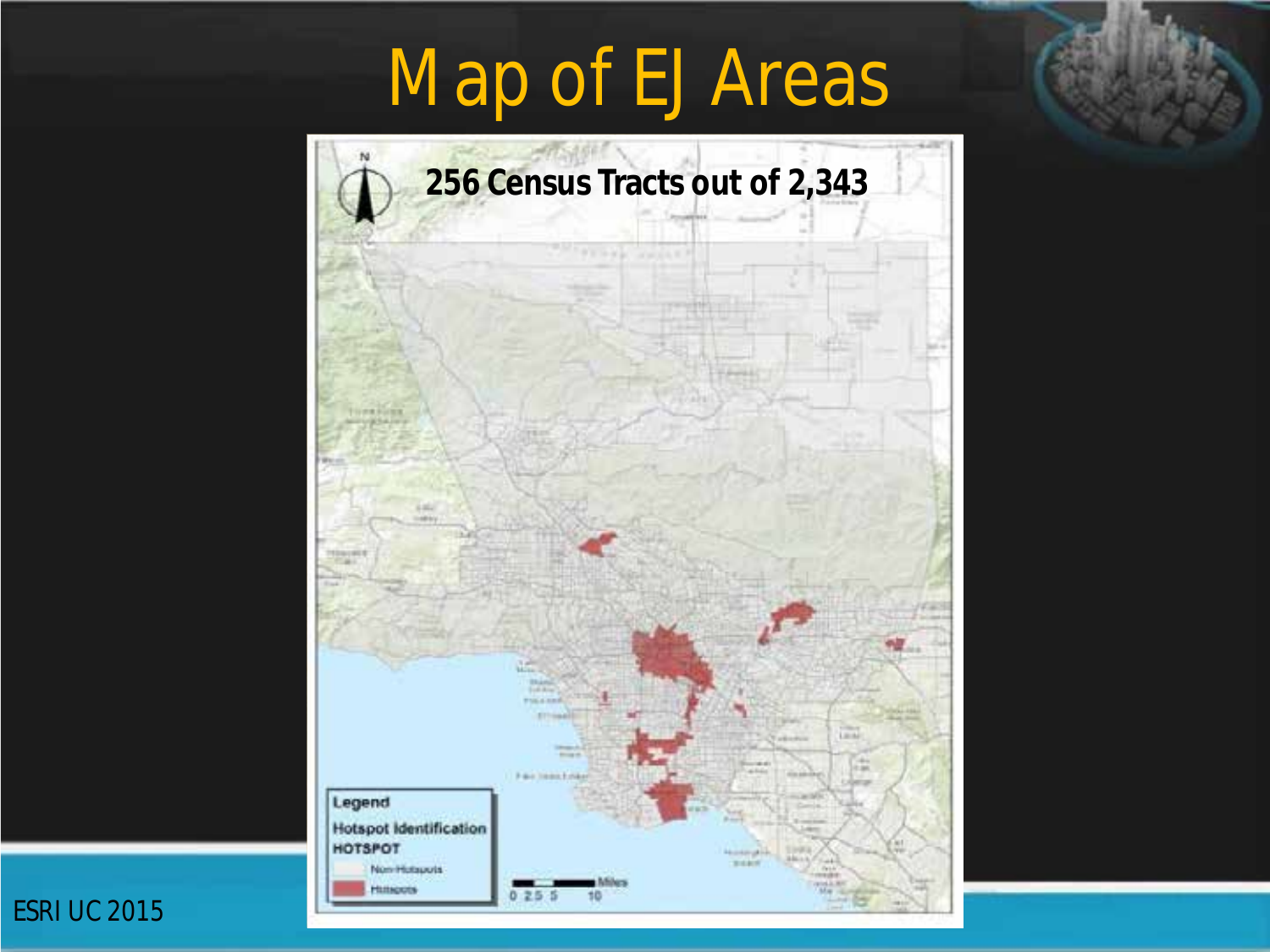## Analysis of Contributing Factors

- Analysis of factors that potentially associate with EJ areas in these physical aspects
	- Transportation Land Use
- Quantifying a variety of variables by Census Tract using GIS analysis
- Identifying the potential contributing factors by conducting statistical analysis
	- T-Test – Logistic Regression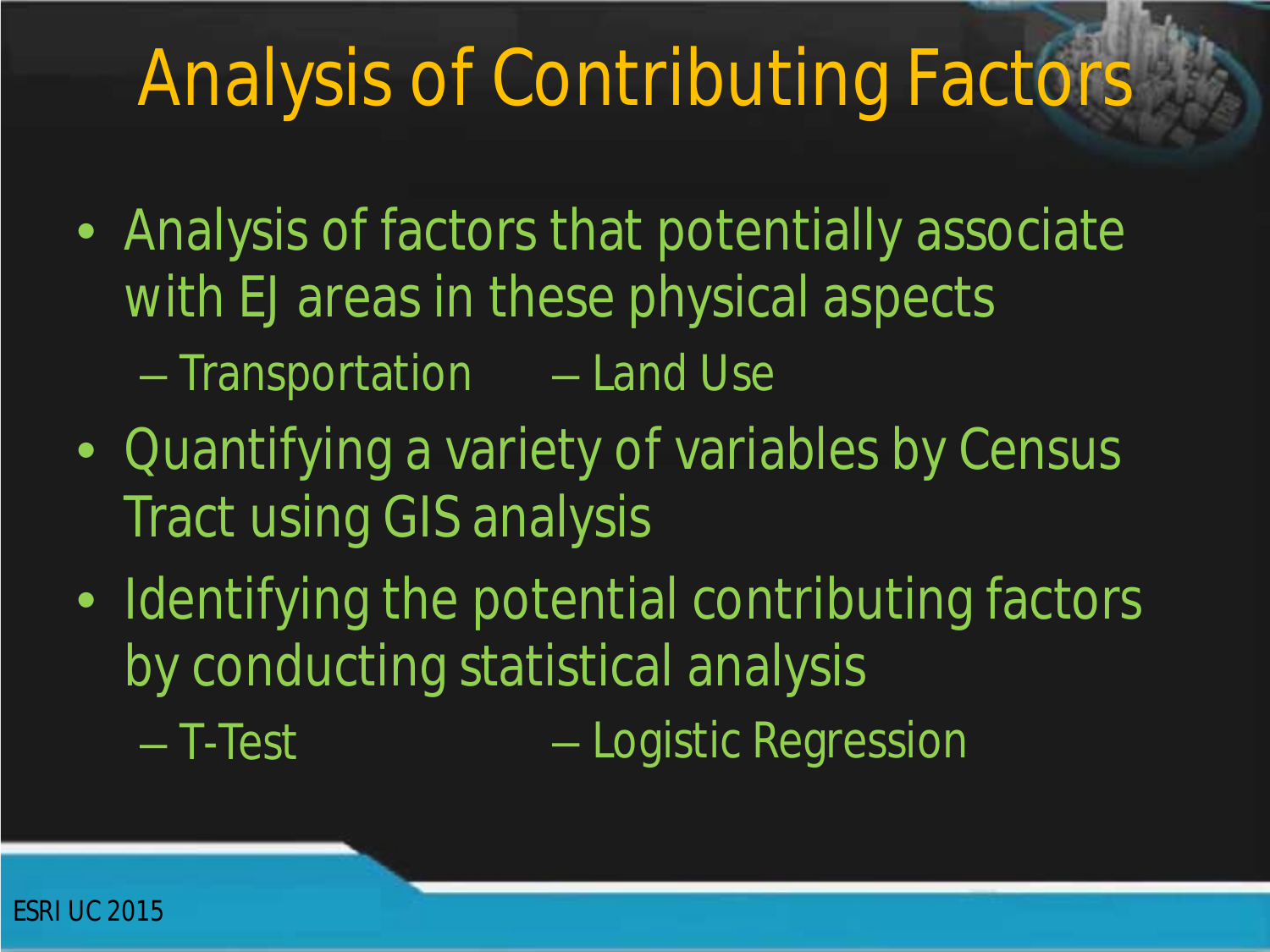## Analysis of Transportation Factors

- Variables analyzed
	- Highway/Roadway
		- Roadway lane mile
		- Highway land mile
		- Automobile speed
	- Public Transit
		- TOD stations (Y/N)
		- Transit stations (Y/N)
		- Bus stop density
- Data sources
	-

### – Active Transportation

- Bicycle facility density
- Bicycle collision density
- Intersection density
- Railroad
	- Freight rail distance

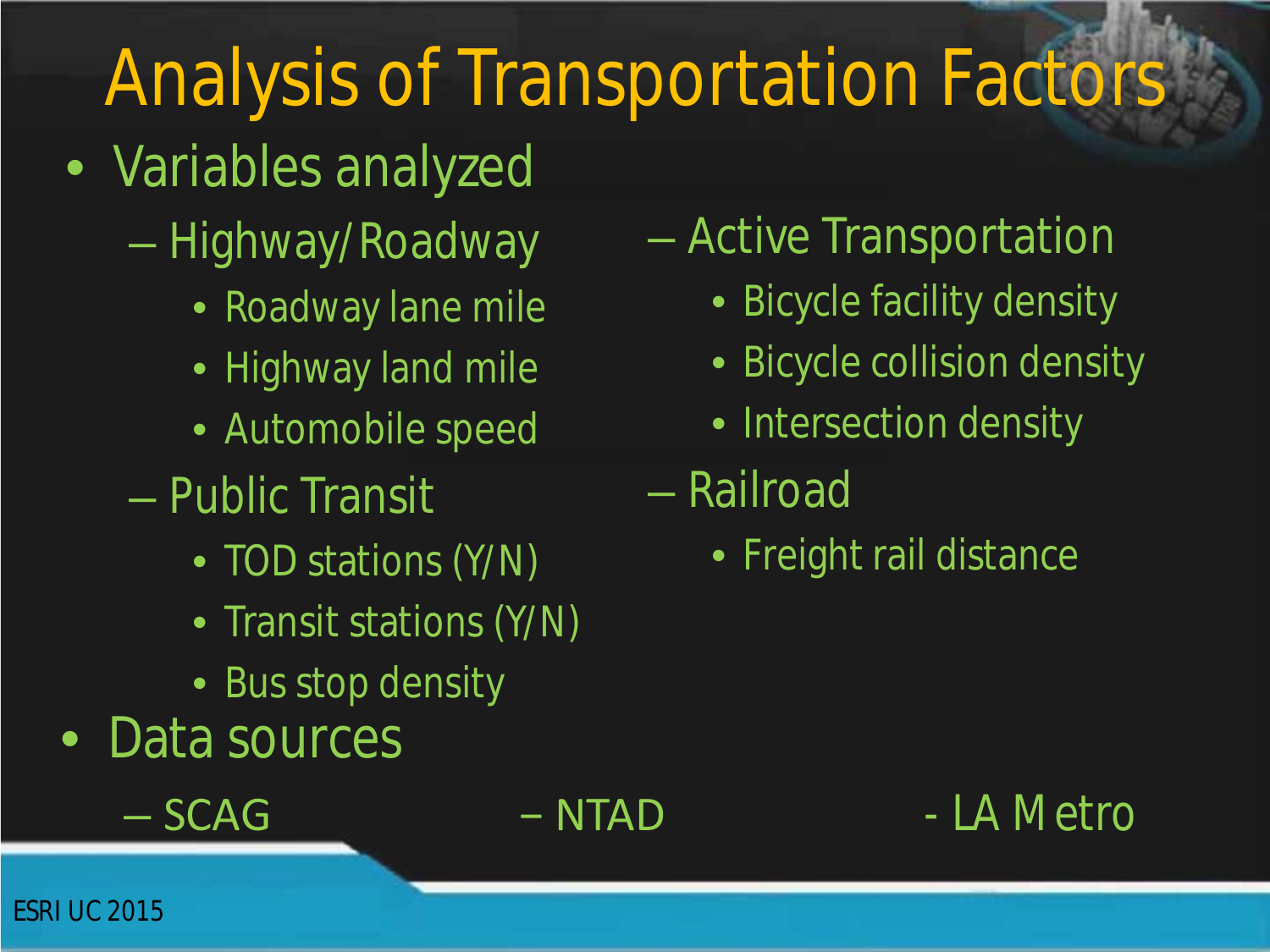### Highway/Roadway Factors



Linear Density Analysis Linear Density Analysis Linear Density Analysis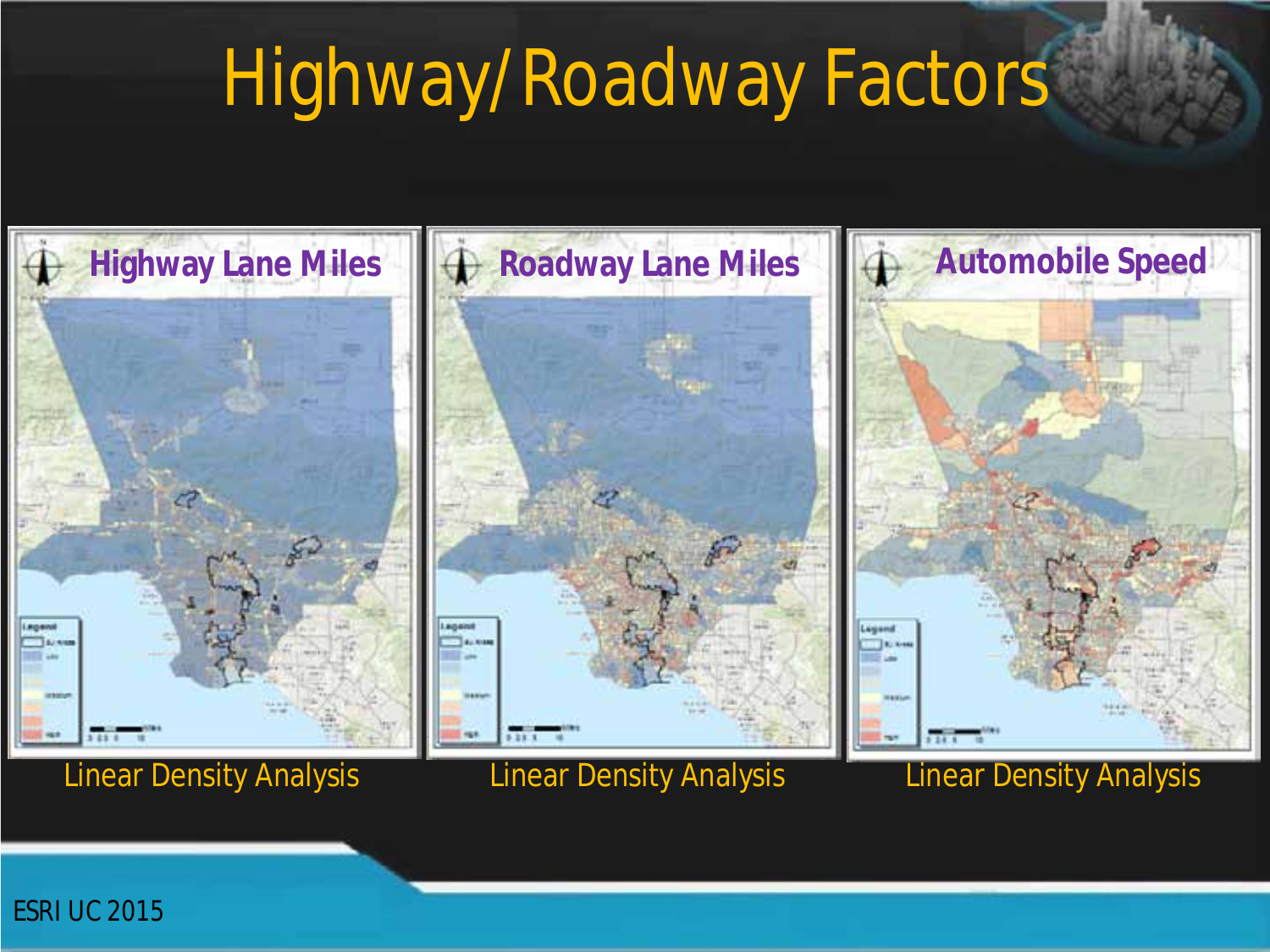### Public Transit Factors



*ESRI UC 2015*

#### Buffer Analysis **Buffer Analysis Buffer Analysis Point Density Analysis**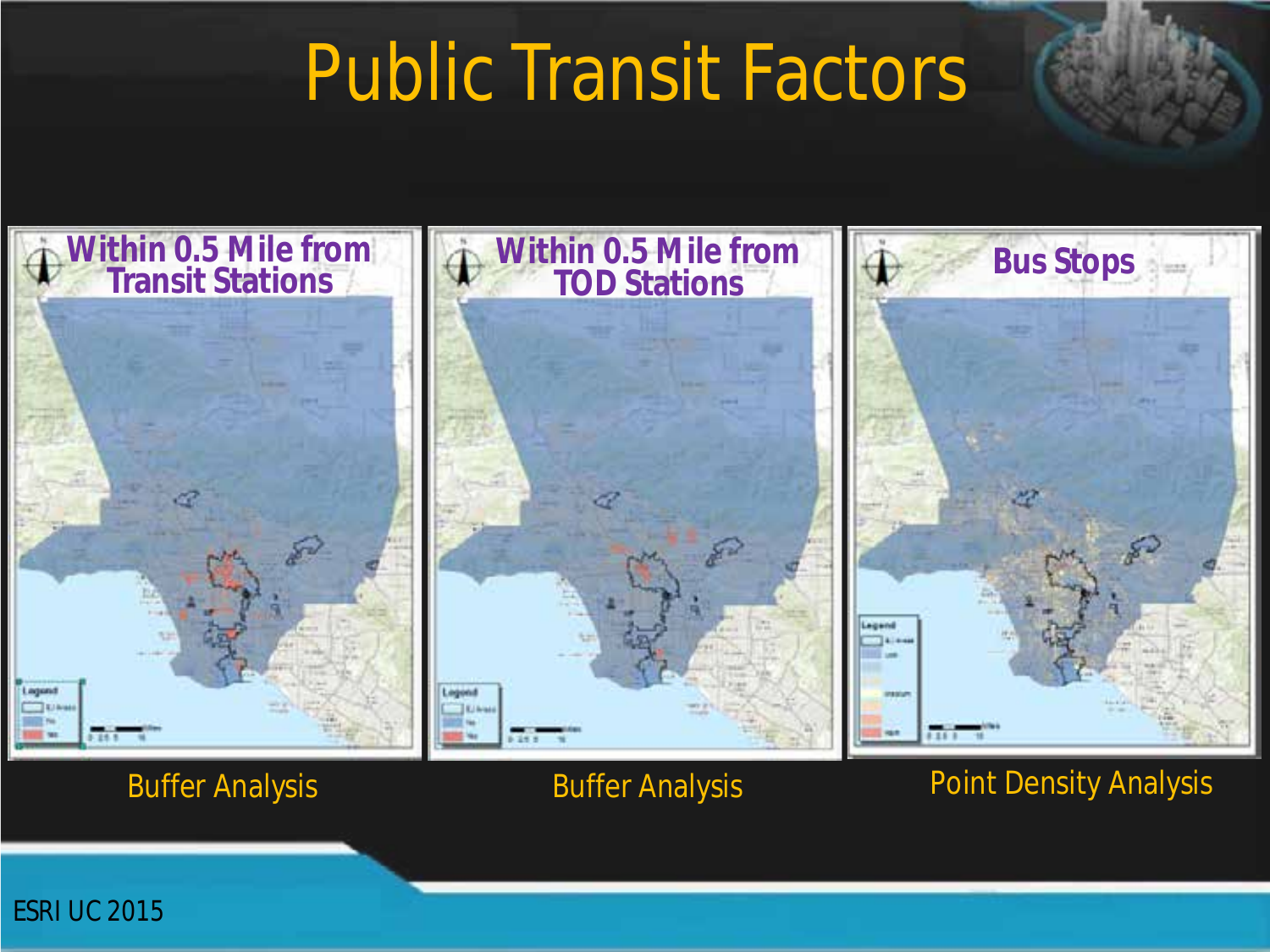### Active Transportation Factors



Point Density Analysis **Linear Density Analysis** Point Density Analysis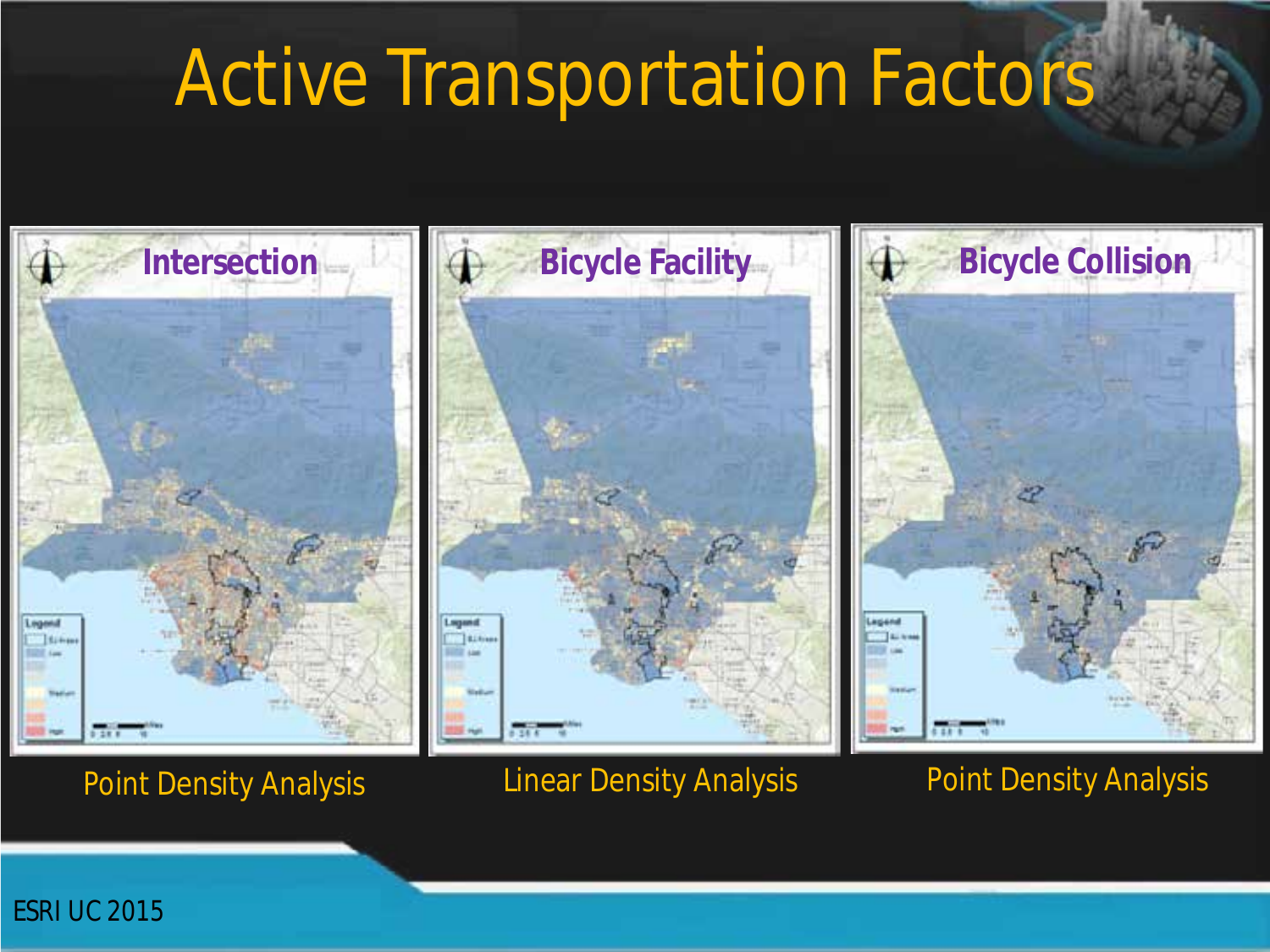## Railway Factor



Weighted Distance Analysis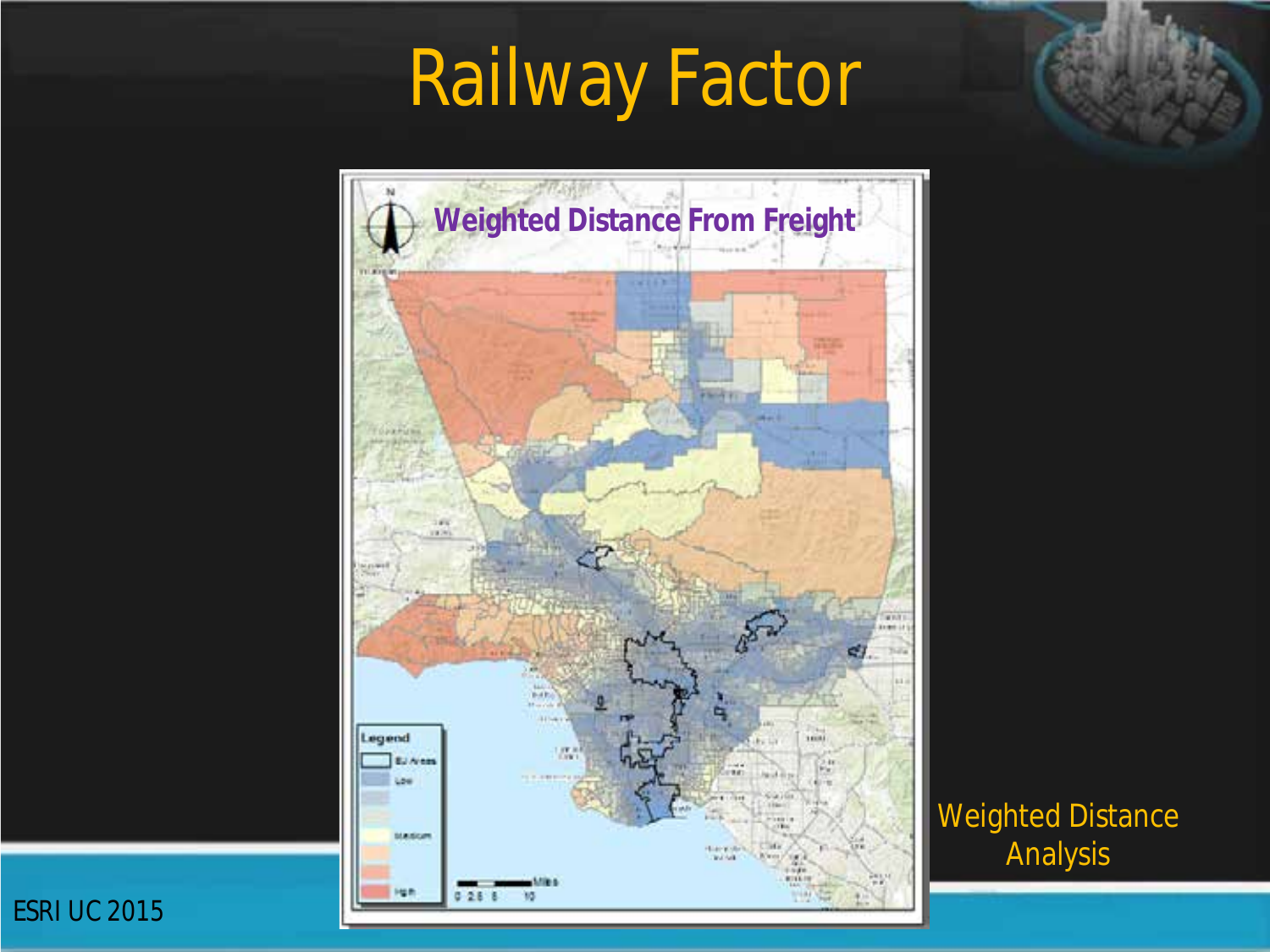# T-Test and Logistic Regression Output

| <b>Methods</b>       | <b>T-Test</b>      |                        |            | Logit                      |       |        |
|----------------------|--------------------|------------------------|------------|----------------------------|-------|--------|
| Variables            | EJ Areas<br>(Mean) | Non EJ Areas<br>(Mean) | T-Stat.    | Coef.                      | S.E.  | Exp(B) |
| Intercept            |                    |                        |            | $-5.840$                   | 1.257 | 0.003  |
| $TOD (Y=1, N=0)$     |                    |                        |            | 0.369                      | 0.403 | 1.446  |
| Transit $(Y=1, N=0)$ |                    |                        |            | ***-1.054                  | 0.180 | 0.348  |
| <b>Freight Rail</b>  | 6584.473           | 11652.534              | ***-11.268 | ***-0.001                  | 0.000 | 1.000  |
| <b>Bus Stop</b>      | 812.763            | 246.736                | ***9.031   | ***0.002                   | 0.000 | 1.002  |
| <b>Bike Route</b>    | 1.620              | 1.390                  | 1.621      | $-0.056$                   | 0.045 | 0.946  |
| <b>Bike Crash</b>    | 0.218              | 0.081                  | ***1.969   | ***3.908                   | 0.718 | 49.822 |
| Highway              | 0.021              | 0.010                  | ***1.968   | $-5.129$                   | 6.451 | 0.006  |
| Roadway              | 0.086              | 0.079                  | ***1.967   | $-2.657$                   | 3.800 | 0.070  |
| <b>Speed Limit</b>   | 36.489             | 33.681                 | ***1.968   | ***0.096                   | 0.032 | 1.100  |
| Intersection         | 1.59               | 1.081                  | ***1.968   |                            |       |        |
|                      |                    |                        |            | Cox & Snell R <sup>2</sup> |       | 0.398  |

The variable, Intersection, was excluded from the logit regression due to its' multicollinearity

\*, \*\*, \*\*\* Correlations are significant at the 0.10, 0.05, and 0.01 levels, respectively (2-tailed)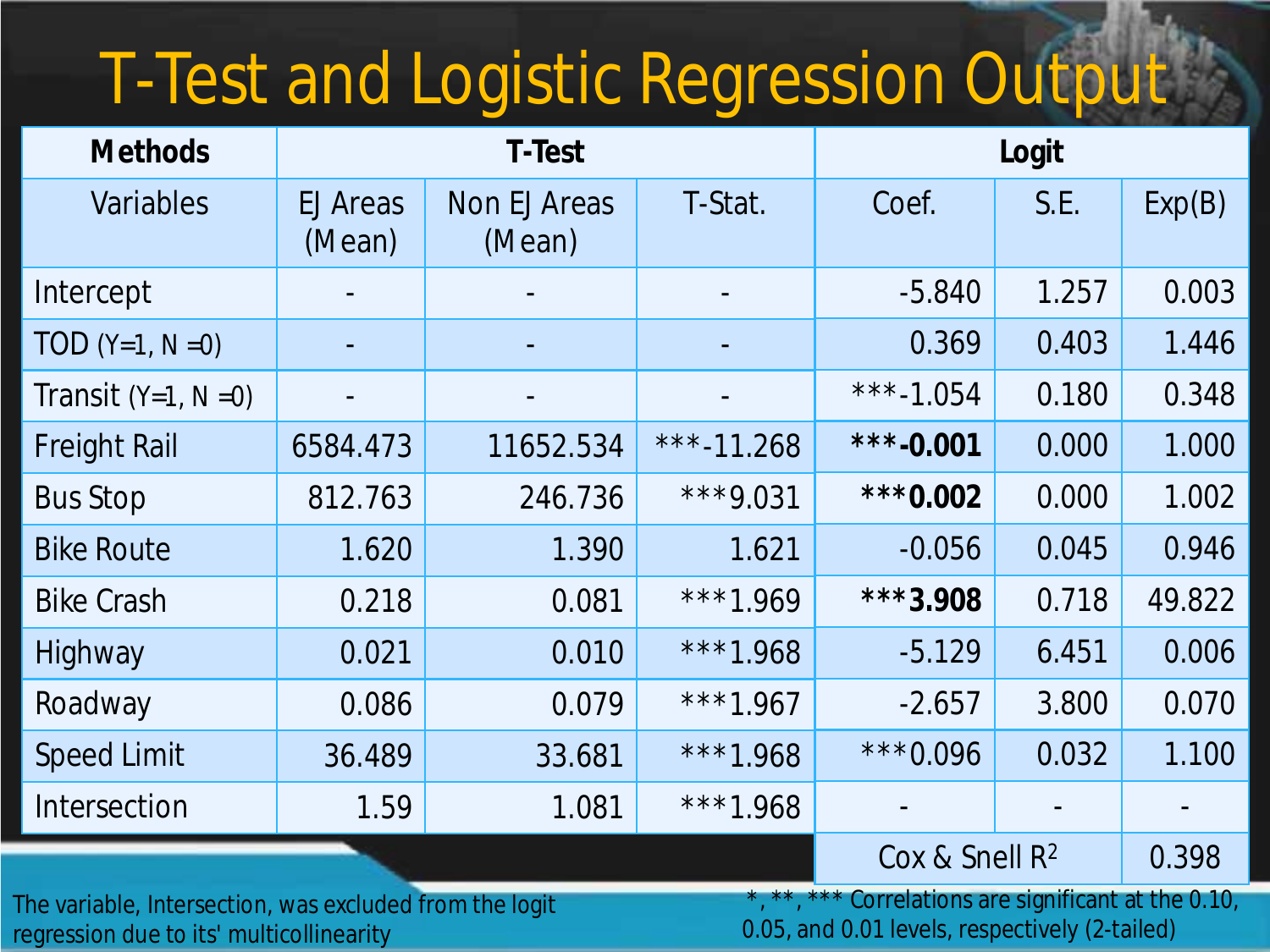## Summary of Findings

- Logistic regression shows notable differences between bus stops and distance to freight rail.
- TOD's have no relationship with EJ areas.
- Surprisingly, there is no correlation of the EJ areas with highway and roadway features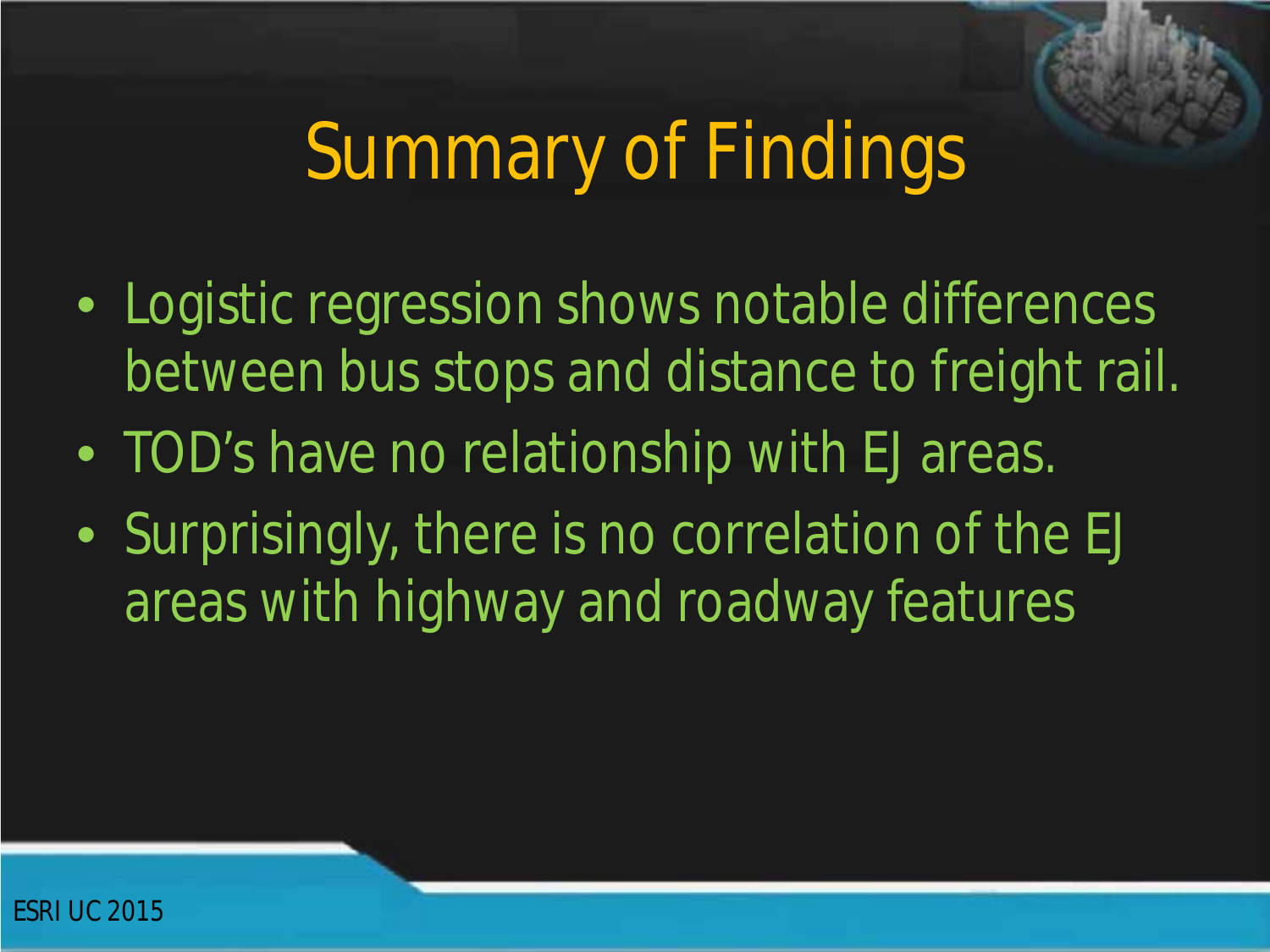### Analysis of Land Use Factors

- Variables analyzed
	- Residential
		- Multi-family residential
		- Single family pervious surface
	- Non-residential
		- Industrial
		- Retail
		- Office
		- Open space
- Data sources
	- SCAG
	- LA County GIS Portal

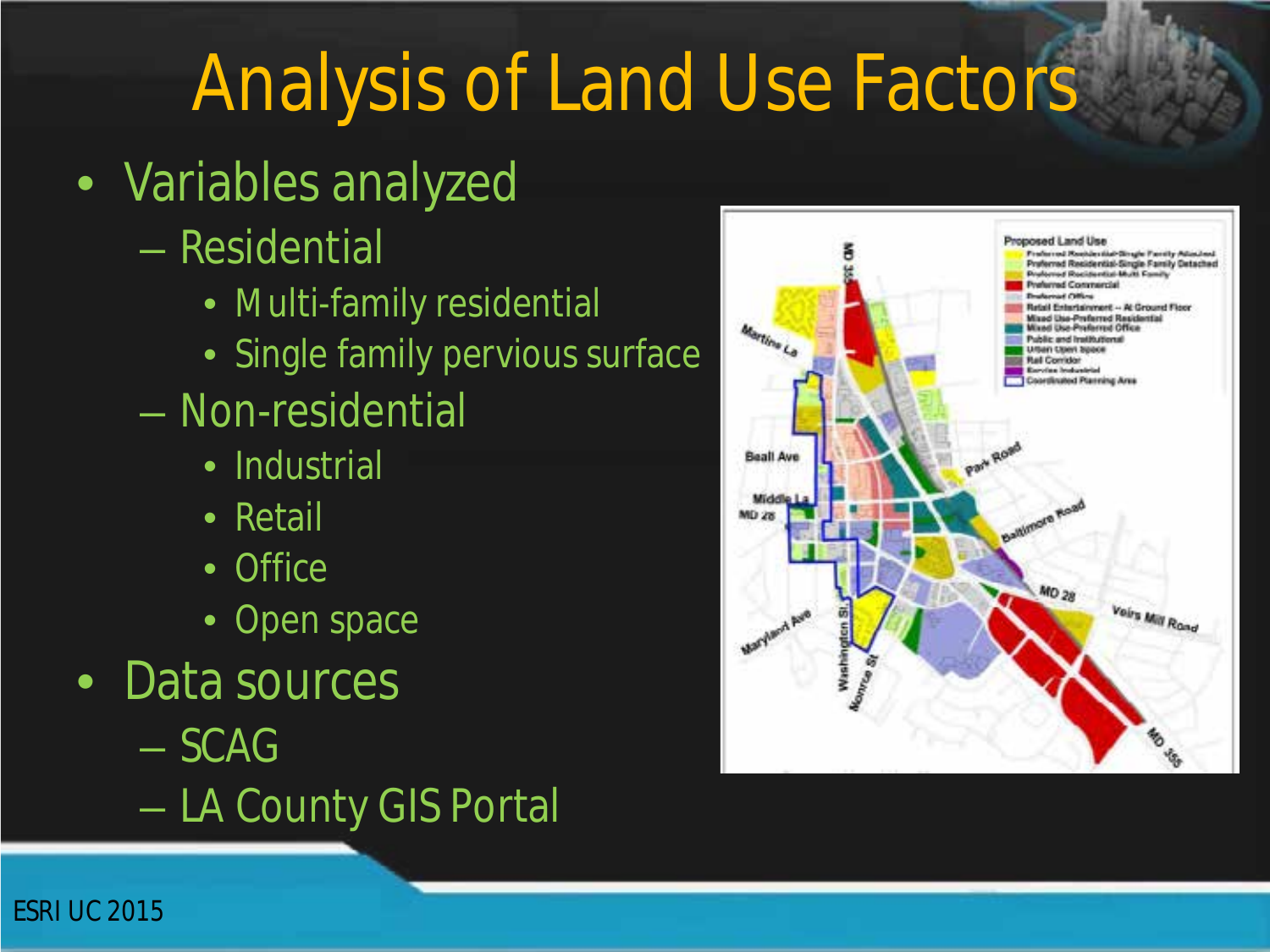### Residential Factors



#### Building Density Analysis





#### Property Area – Building Footprint



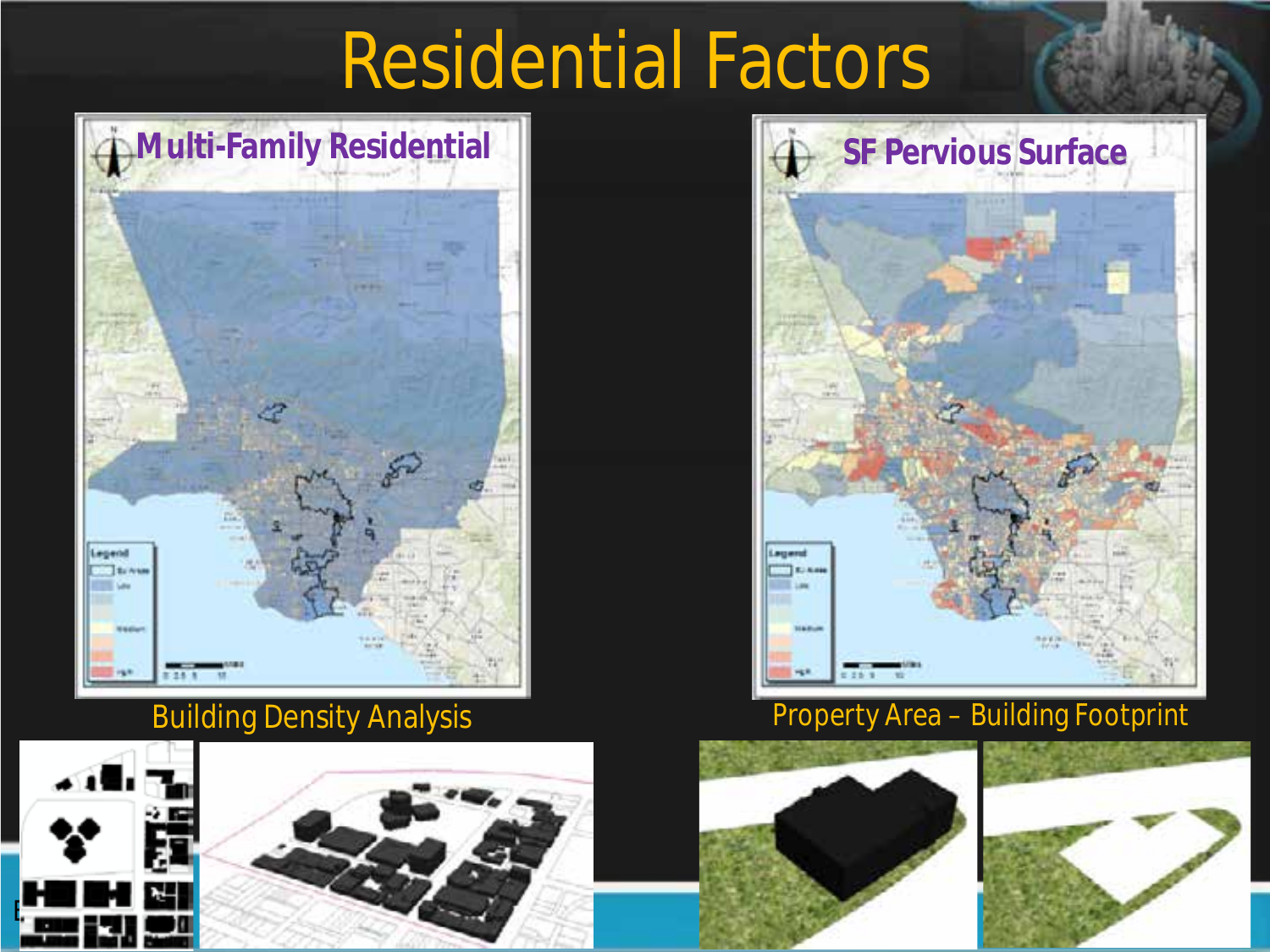# Non-Residential **Factors**

#### Building Density Analysis

Property Density Analysis

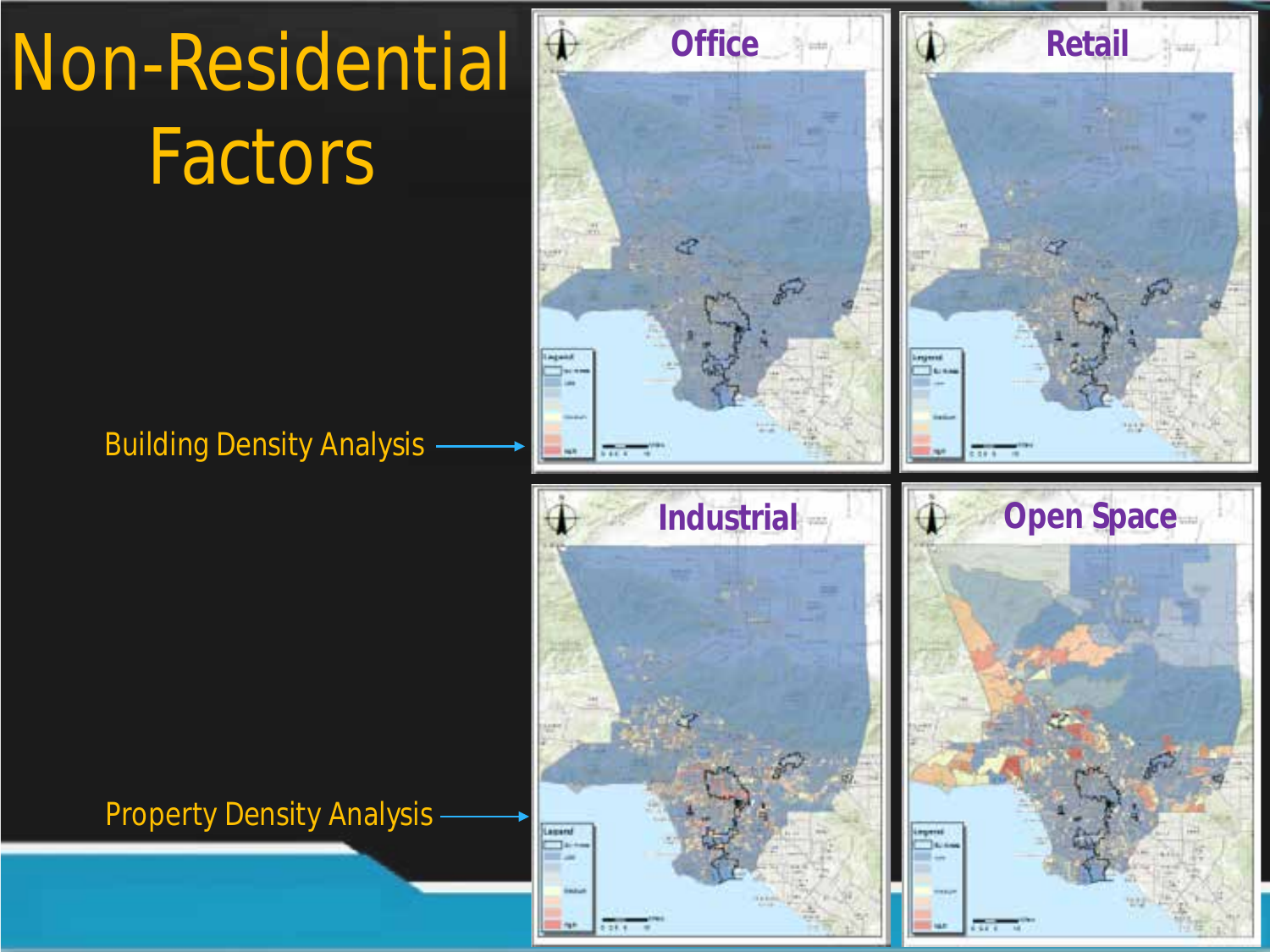# T-test and Logistic Regression Outputs

| <b>Method</b>           | <b>T-test</b>             |                               |                   | Logit       |       |        |
|-------------------------|---------------------------|-------------------------------|-------------------|-------------|-------|--------|
| Variables               | <b>EJ Areas</b><br>(Mean) | <b>Non EJ Areas</b><br>(Mean) | T-Stat.           | Coef.       | S.E.  | Exp(B) |
| Intercept               |                           |                               |                   | $-0.819$    | 0.121 | 0.441  |
| Industrial              | 0.114                     | 0.101                         | 1.436             | **-1.090    | 0.545 | 0.336  |
| Multi-Family            | 1.587                     | 1.362                         | 0.392             | ** $-0.722$ | 0.328 | 0.486  |
| <b>Office</b>           | 0.196                     | 0.054                         | ***2.781          | 0.297       | 0.185 | 1.340  |
| Open Space              | 0.034                     | 0.054                         | ***-2.747         | $-0.798$    | 0.654 | 0.450  |
| <b>Pervious Surface</b> | 12.037                    | 63.699                        | ***-27.178        | ***-0.040   | 0.003 | 0.961  |
| Retail                  | 0.107                     | 0.042                         | ***5.428          | ***1.763    | 0.491 | 5.828  |
|                         |                           |                               | Cox & Snell $R^2$ |             | 0.138 |        |

\*, \*\*, \*\*\* Correlations are significant at the 0.10, 0.05, and 0.01 levels, respectively (2-tailed)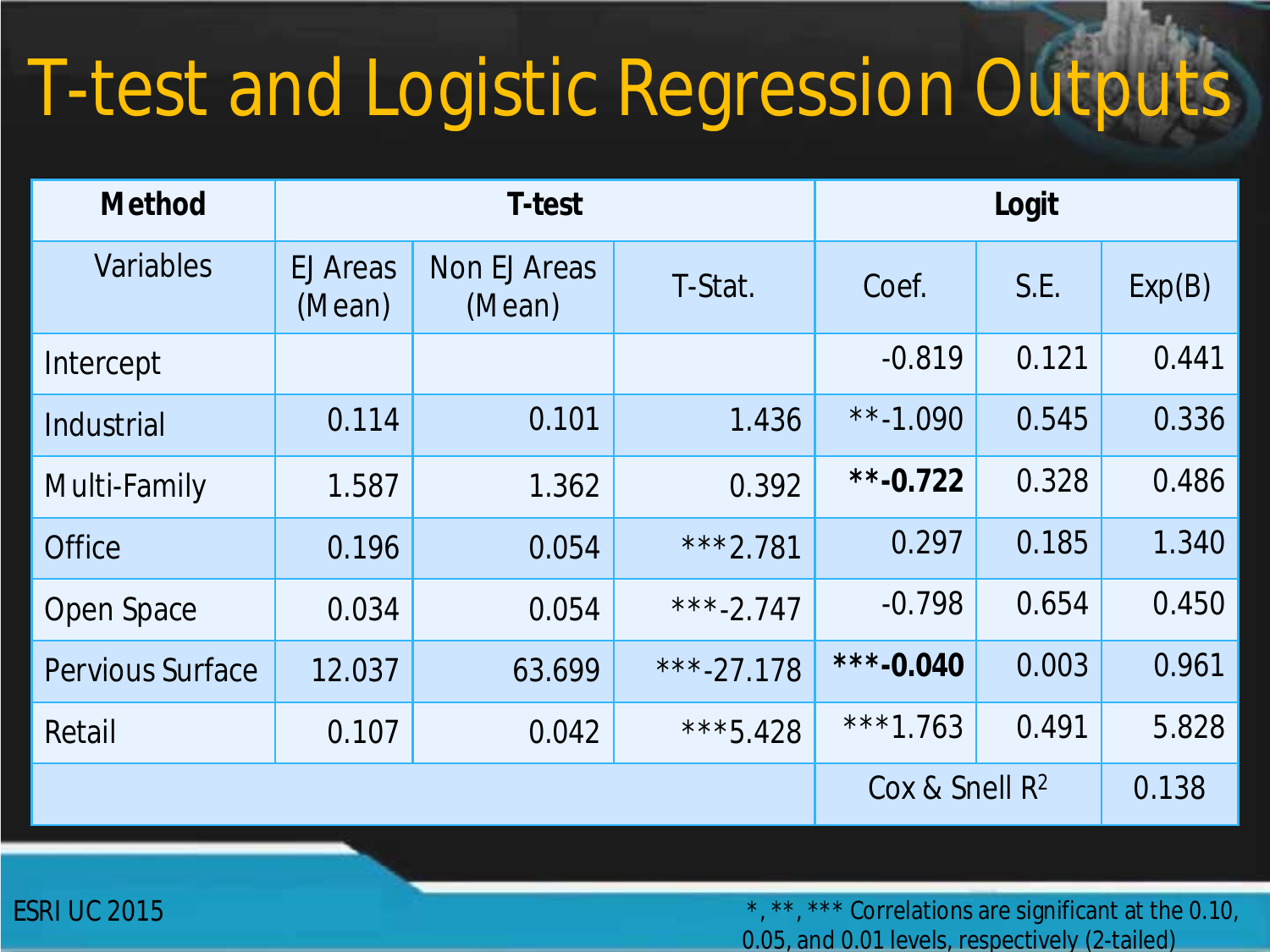## Summary of Findings

- The relationship between EJ factors and Landuse analysis is not as transparent as anticipated.
	- Industrial land-use is not found to be significant.
	- Pervious surface and retail show consistent results among statistical models.